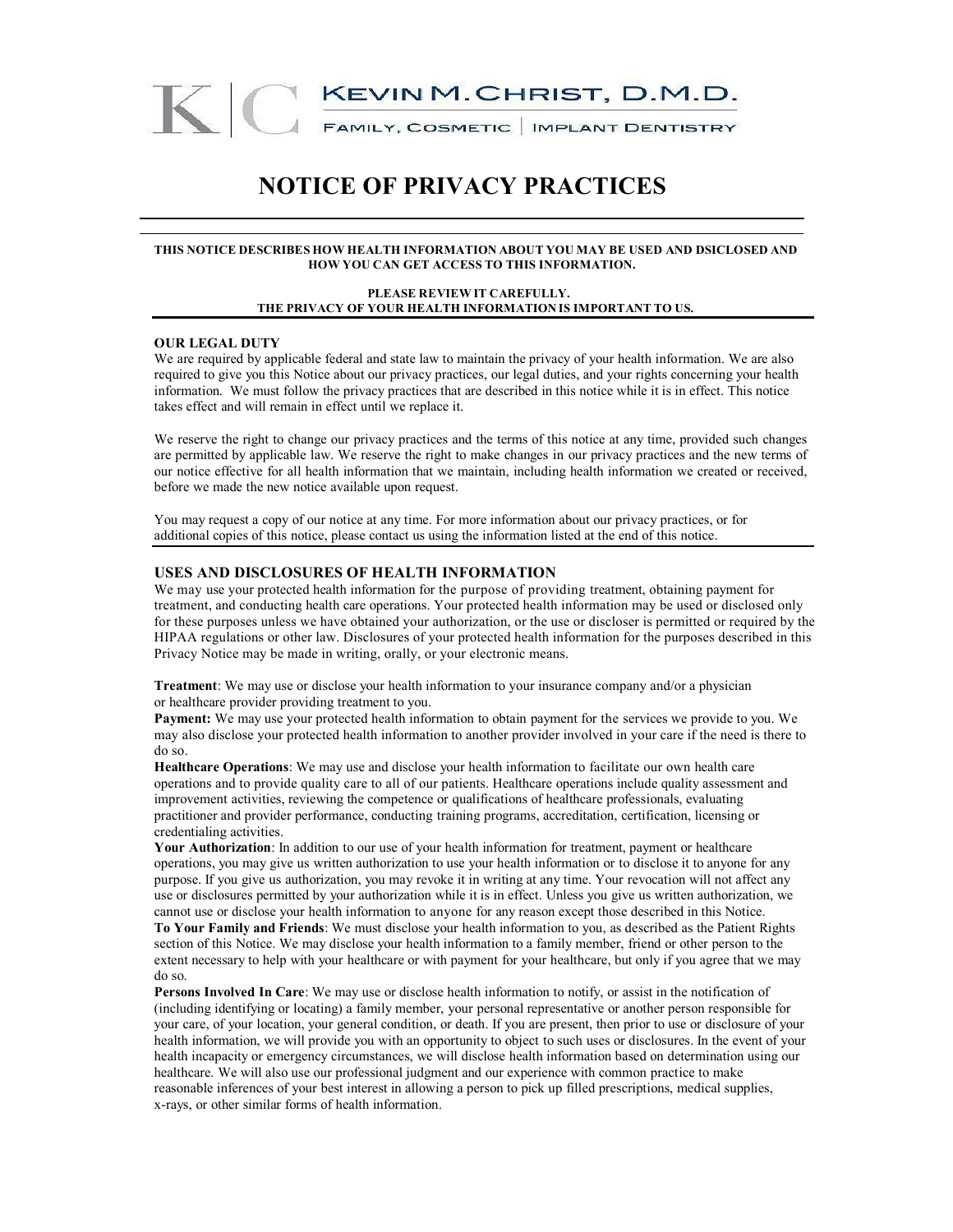**Marketing Health-Related Services**: We will not use your health information for marketing communications without your written authorization.

**Required by Law**: We may use or disclose health information when we are required to do so by law. **Abuse or Neglect**: We may disclose your health information to appropriate authorities if we reasonably believe that you are possible victim of abuse, neglect, or domestic violence or the possible victim of other crimes. We may disclose your health information to the extent necessary to avert a serious threat to your health or safety or the health or safety of others.

**National Security**: We may disclose to military authorities the health information of Armed Forces personnel under certain circumstances. We may disclose to authorized federal officials health information required for lawful intelligence, counterintelligence and other national security activities. We may disclose to correctional institution or law enforcement official having lawful custody of protected health information of inmate or patient under certain circumstances.

**Appointment Reminders**: We may disclose your health information to provide you with appointment reminders, to inform you of treatment alternatives or personal treatment plans, or to provide you with information about other health-related benefits and services which may be of interest to you.(such as voicemail messages, emails, text messages, postcards, and/or letters).

#### **PATIENT RIGHTS**

**Access**: You have the right to look at or get copies of your health information, with limited exceptions. You may request that we provide copies in a format other than photocopies. We will use the format you request unless we cannot practicably do so. You may make a request in writing to obtain access to your health information. You may obtain a form to request access by using the contact information listed at the end of this Notice. We will charge you a reasonable cost-based fee for expenses such as copies and staff time. You may also request access by sending a letter to the address at the end of this Notice. If you request copies, we will charge you \$1.00 for each page, \$10 per hour for staff to locate and copy your health information, and postage if you want the copies mailed to you. If you request an alternative format, we will charge a cost-based fee for providing your health information in that format. If you prefer, we will prepare a summary or an explanation of your health information for a fee. Contact us using the information listed at the end of this Notice for a full explanation of our fee structure.

**Disclosure Accounting**: You have the right to receive a list of instances in which we or our business associates disclose your health information for purposes, other than treatment, payment, healthcare operations and certain other activities, for the last 6 years, but not before April 14, 2003. If you request this accounting more than once in a 12 month period, we may charge you a reasonable, cost-based fee for responding to these additional requests. **Restriction**: You have the right to request that we place additional restrictions on our use to disclose of your health information. We are not required to agree to these additional restrictions. But if we do, we will abide by our agreement except in an emergency.

**Alternative Communication**: You have the right to request that we communicate with you about your health information by alternative means or to alternate locations. (You must make your request in writing.) Your request must specify the alternative means or location, and provide satisfactory explanation how payments will be handled under the alternative means or location you request.

**Amendment**: You have the right to request that we amend your health information. (Your request must be in writing and must explain why the information should be amended.) We may deny your request under certain circumstances. **Electronic Notice**: If you receive this Notice on our website or by electronic mail (e-mail), you are entitled to receive this Notice in written form.

#### **QUESTIONS AND COMPLAINTS**

If you want more information about our privacy practices or have any questions or concerns, please contact us.

If you are concerned that we may have violated your privacy rights, or you disagree with a decision we made about access to your health information or in response to a request you made to amend or restrict the use or disclosure of your health information or to have us communicate with you by alternative means or locations, you may complain to us using the contact information listed at the end of this notice. You may also submit a written complaint to the U.S. Department of Health and Human Services. We will provide you with the address to file your complaint with the

U.S. Department of Health and Human Services upon request.

We support your right to the privacy of your health information. We will not retaliate in any way if you choose to file a complaint with us or with the U.S. Department of Health and Human Services.

Contact Office: Amber Clement Telephone: 303-792-9100 Fax: 303-792-9101 E-mail: info@drkevinchrist.com Address: 9085 E. Mineral Circle #155 Centennial, CO 80112